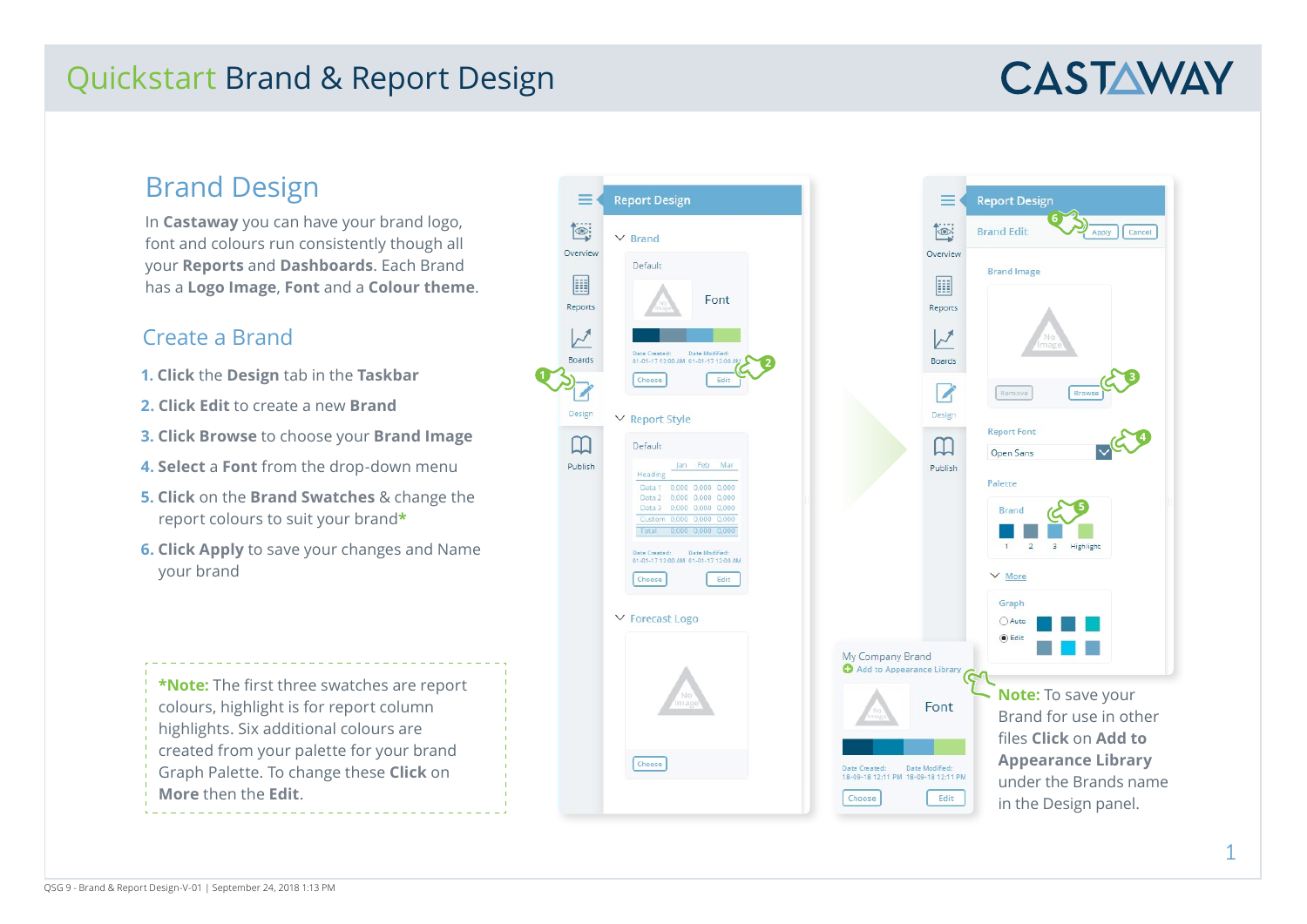## Quickstart Brand & Report Design

# **CASTAWAY**

**3**

Cancel

 $R$ 

**D**Apply

### Report Design

In **Castaway** you have the choice of many inbuilt **Report Styles**. Each Style uses your brand colours and can be used as a starting template to create your own **Report Style**. To select a report style **Click Choose**, to create your own **Click Edit** .

**1**

#### Create a Report Style

- **1. Click** the **Design** tab in the **Taskbar**
- **2. Click Edit** to edit the current style
- **3. Click** the font style & colour buttons to change the **Title Bar** styles
- **4. Select** a **Title Position** layout from the dropdown list
- **5. Click** the font style & Colour buttons to change the **Report Line** styles
- **6. Click Apply** to save your changes and save your style

**\*TIP:**To manage your saved Brands and Report styles **Click** on **Settings>Appearance Library.**



**54** F F **Note:** To save your style for use in other files **Click** on **Add to Appearance Library**  under the Report Style's name in the Design panel.